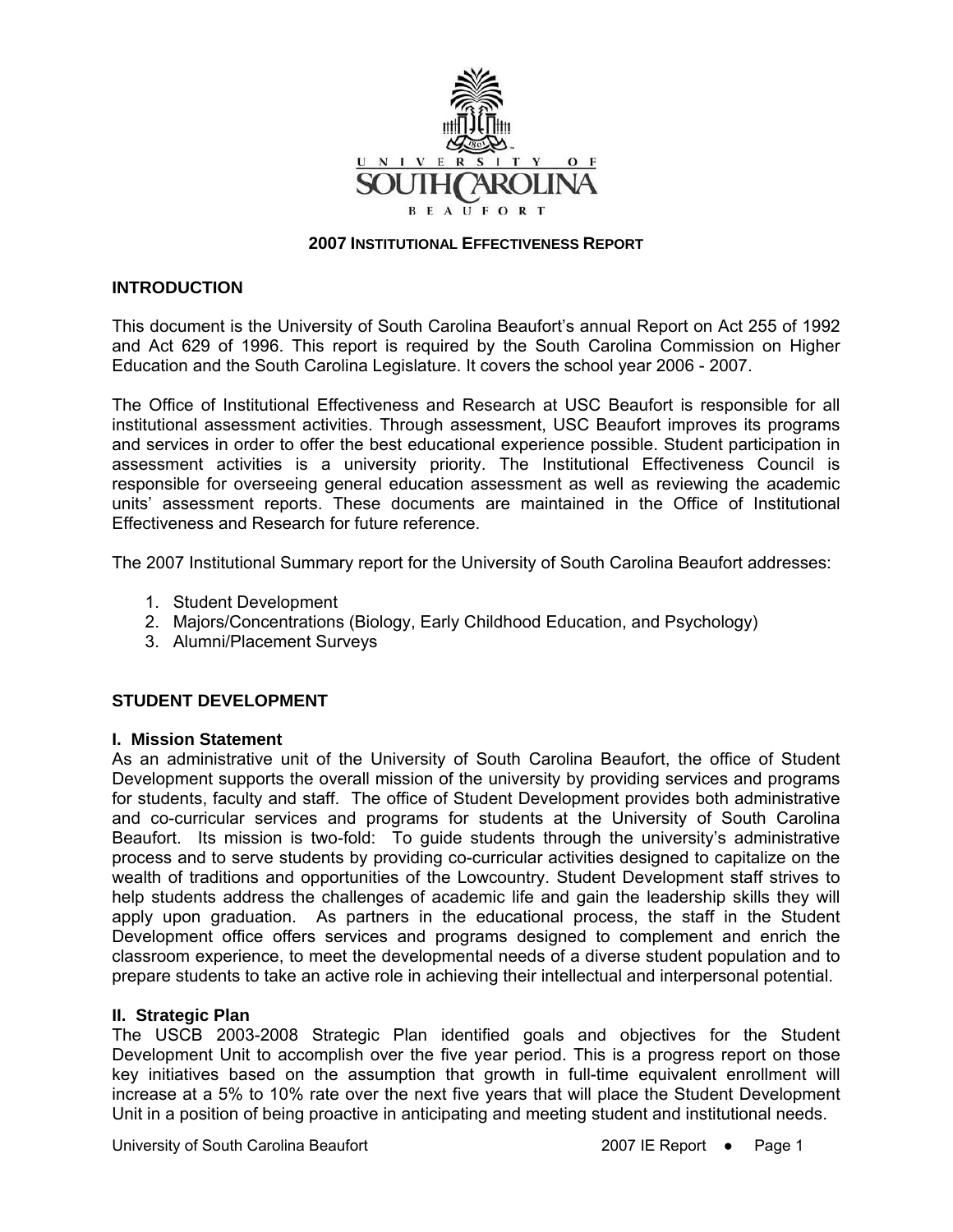**III. Admissions Office 2005-07: Key Initiative is to develop and implement an enrollment management system.** 

- Hired highly qualified Director of Admissions with significant experience in higher education
- Hired Assistant Director, Admissions Counselor and Recruiter
- Implemented new Admissions standards for four year baccalaureate degree granting institution
- Established rolling admissions system guaranteeing response two weeks after application receipt
- Developed/implemented internal communication plan which coordinates publications and communications for all enrollment services offices
- Implemented enrollment management system and recruitment plan that increased application rate by 65% with 71% yield rate
- Implemented College Awareness Program (CAP) in partnership with Commission on Higher Education (CHE) and Beaufort County Middle School Counselors to increase public awareness regarding CHE college entrance requirements
- Future plans call for expanding CAP program to Colleton, Hampton and Jasper counties
- Increased recruitment activities and events such as Fall and Spring Campus days and campus tours
- Working with Office of Institutional Research implemented Enrollment Projection report which projects freshmen/transfer enrollment for use in institutional planning and decision- making
- Developed tracking system from inquiry to enrollment
- Formed Student Ambassador Program in coordination with Student Life Office, annual high school counselors' luncheon and USCB Future Scholars program. Assessment for these events and activities include the use of surveys to evaluate all recruitment events and activities. Revisions to these activities are based on surveys along with staff input. New Intel Response system will include on-line service evaluation component.

## **IV. Student Life: Key initiative in Strategic Plan for Student Development called for new position responsible for laying foundation for student life program.**

- Hired highly qualified Director of Student Life
- Implemented Student Activities program
- Implemented New Student Orientation program that includes over-night stay in USCB student housing
- Published new Student Handbook
- Developed new Student Ambassador Program
- Coordinated student programming with Residence Housing Director
- Revised SGA Constitution and automated voting system
- Coordinated Student Activities with Director of Athletics and Recreation
- Coordinated external affiliates with counseling and advocacy groups, community organizations and associations
- Implemented assessment of Student Life areas using surveys and focus groups to identify outcomes and determine programmatic revisions

#### **V. Military Programs: Key initiative is to develop new two-year schedule for academic offerings located at off-campus military installations**

- Submitted application and data to Headquarters Washington, DC for USCB to receive status as SOCMAR-4 institution
- Developed liaison with Pensacola, Florida to establish on-line grade reporting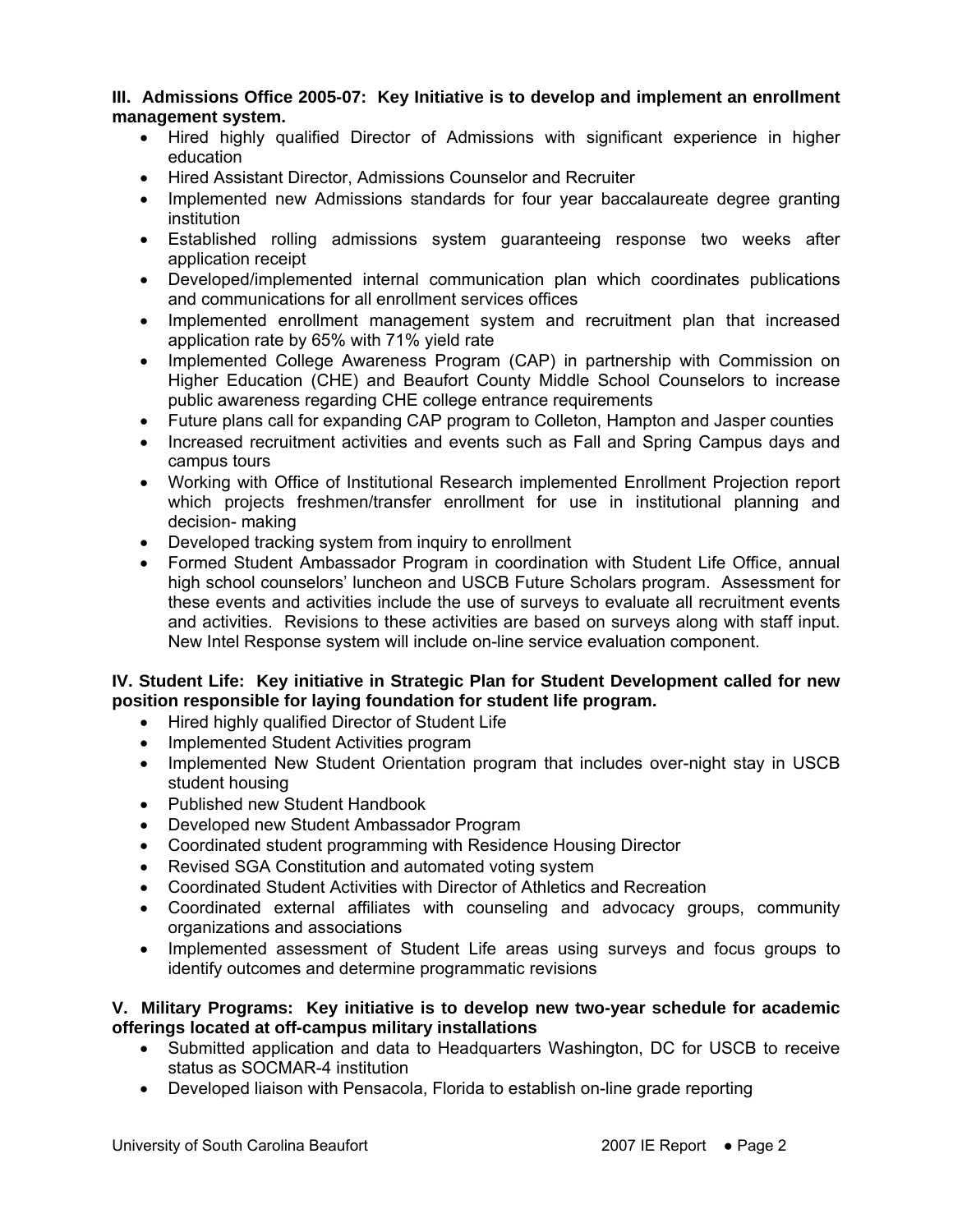- Developed new marketing brochure specifically designed for active duty military and dependent recruitment
- Established full time student support services on both major military installations
- Incorporated monthly information sessions for military dependents at two community centers
- Up-graded instructional and communication technology at both major installations
- MIVER evaluates military program every five years with next evaluation in 2010

#### **VI. Financial Aid: Key initiative for this office and Finance Office was to phase in a standalone Financial Aid operation at USCB removing Regional Campus oversight of this critical function by Fall 2006.**

The university was required to meet university system, federal and state requirements including policies, procedures, staffing, equipment and training before stand-alone status was granted. USCB met all requirements and operated as total stand-alone operation in Fall 2006. As of June 8, 2007, Financial Aid office has awarded \$6,665,116.00 to USCB students. Financial Aid must comply with federal and state regulations and is audited annually.

**VII. Academic Success Center: Key Initiative is to revise Academic Success Center services and create the Center for Instructional Technology and Academic Resources**  USCB's Academic Success Center's purpose has been revised. It has been renamed the Student Success Center and will continue to include designing and implementing career planning services and programs and coordinating services to students with special needs. The Center for Instructional Technology and Academic Resources will be housed in Academic Affairs. It will provide to faculty and students instruction on the effective use of technology in teaching, provide workshops to students on technological applications in the disciplines and provide testing services and tutoring.

The University's Enrollment Management Team assessed effectiveness of some of the programs and services in the Academic Success Center and recommended: (1) some of the student development and academic support services be merged into the Center for Instructional Technology and Academic Resources and be housed in one location; (2) new Academic Advisement Center established to provide academic advising to all new students be under the supervision of the Registrar. Both recommendations were approved by Chancellor's Administrative Council for implementation in 2007-08. Assessment will be based on retention and graduation rates. The model for the new Center for Instructional Technology and Academic Resources is included on the next page.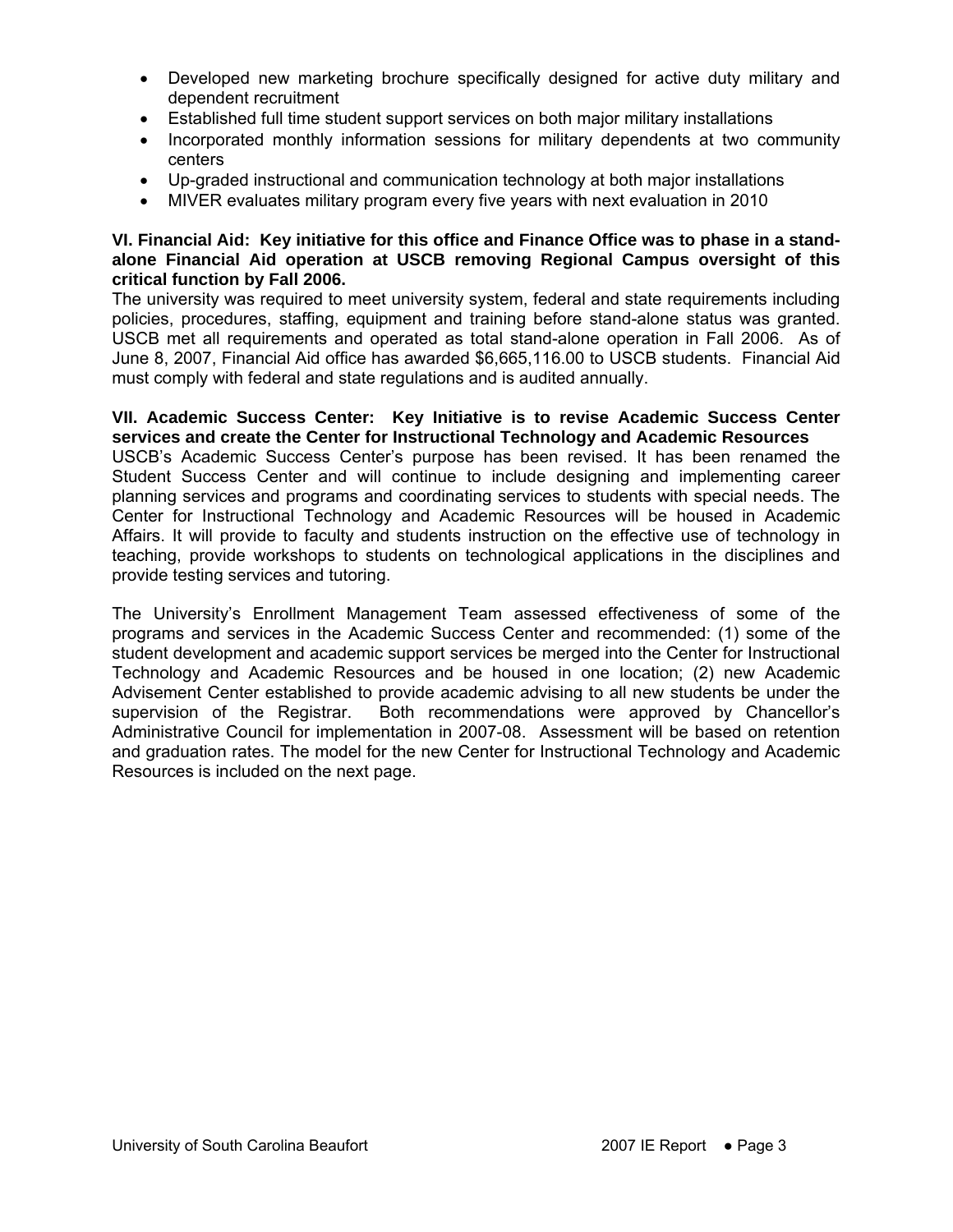

# **Center for Instructional Technology and Academic Resources**

University of South Ca

2007 IE Report  $\bullet$  Page 4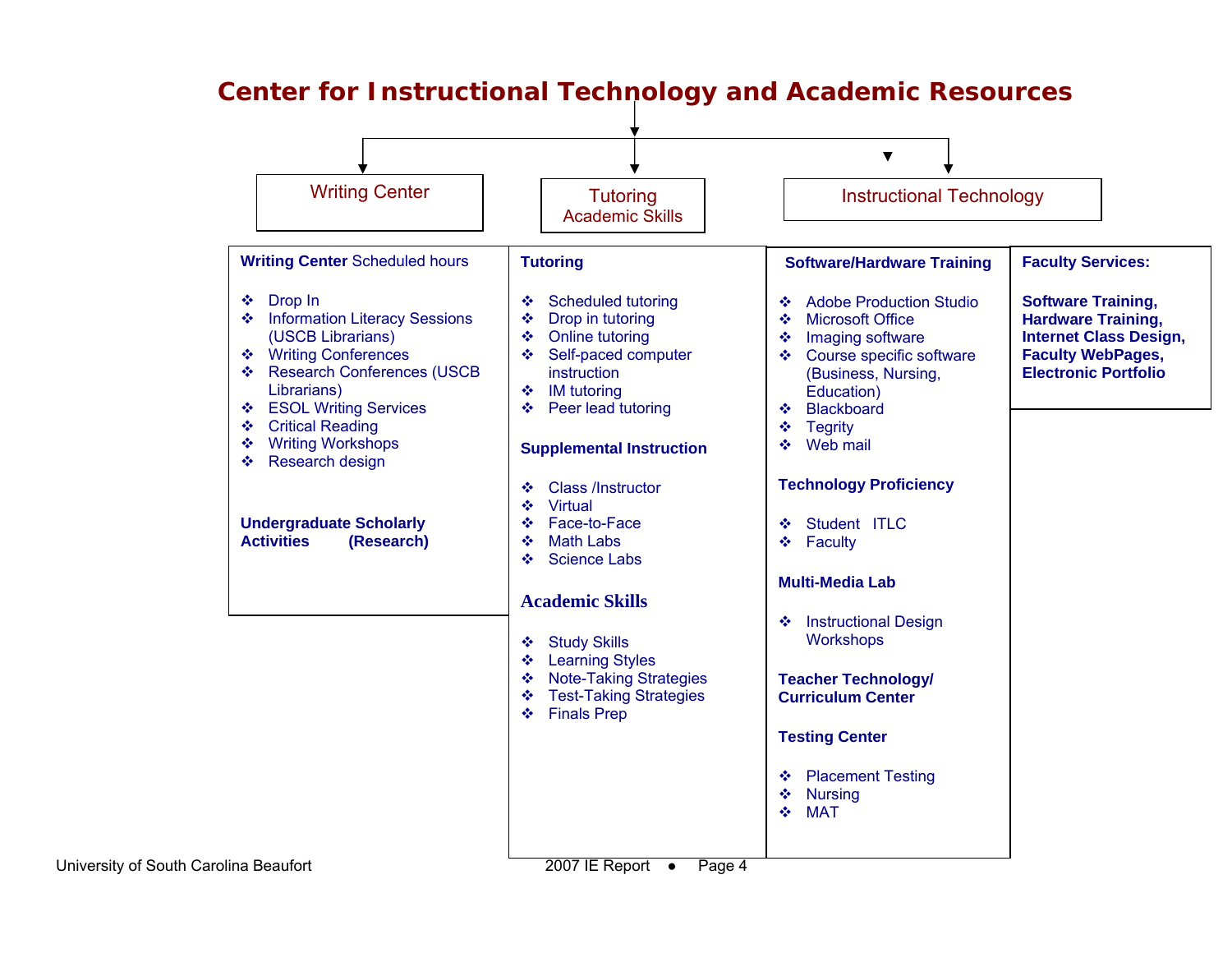#### **VIII. Opportunity Scholars Program: Key Initiative is to plan for next grant cycle 2009- 2013**

Purpose of this federally funded program is designed to increase retention and graduation rates of first-generation college students, students from low-income backgrounds and students with disabilities. Annual federal performance report assesses the effectiveness of this program.

#### **IX. Judicial/Housing Office: Key Initiative is to develop foundation for Judicial/Housing Office beginning Spring 2007**

Effective Fall 2006, the Judicial/Housing Office was established. A new Assistant Vice Chancellor for Student Development was hired who has oversight of this office and is in the process of developing policies and procedures in conjunction with USC Columbia Judicial and Housing Departments. Office has implemented an Exit Survey for students in residence apartments.

#### **X. Other initiatives**

Implementation of College Awareness Program (CAP) in partnership with Beaufort County Middle School Counselors and the Commission on Higher Education (CHE) to increase public awareness of CHE college entrance requirements and the need to plan early for financing college education. This is a CHE funded grant. Participant surveys are used to assess the effectiveness of the program and to make programmatic revisions. A proposal to expand this successful program to Colleton, Hampton and Jasper counties has been submitted to CHE.

The USCB Future Scholars program began in August 2006 funded by an Access and Equity Grant. This program is to provide leadership Training and college orientation to rising high school seniors. Participant surveys are used to assess the effectiveness of the program.

USCB is the higher education partner in the Bluffton High School Pathways to Success Program. The purpose of this national program funded by the Arthur M. Blank Family Foundation is to increase college enrollment for low income students residing in the Bluffton area. A national consultant annually evaluates the program.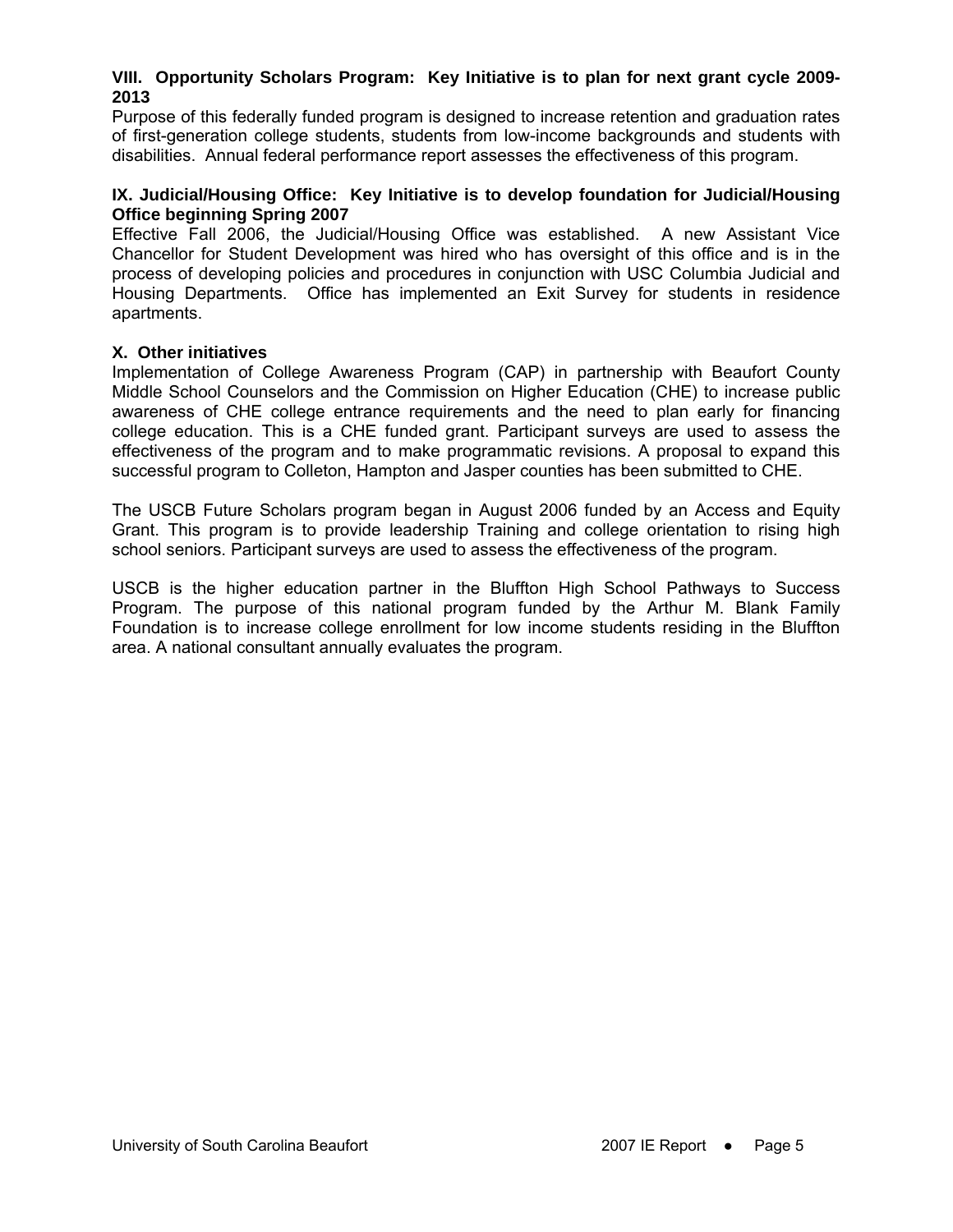## **MAJORS/CONCENTRATIONS**

Major assessment is done in concert with the University's mission and strategic plan. The program director compiles the assessment report in conjunction with the department faculty and submits the document to the University's Institutional Effectiveness Council for review. Majors will be reviewed by internal and external constituencies as the institution continues its commitment to excellence. Multiple forms of assessment are used by the various majors. The table below illustrates those used in Biology, English, and Psychology.

| <b>Assessment Instrument</b> | <b>Biology</b> | <b>English</b> | <b>Psychology</b> |
|------------------------------|----------------|----------------|-------------------|
| <b>Alumni Survey</b>         |                |                |                   |
| <b>Graduating Seniors</b>    |                | Χ              | x                 |
| <b>Survey</b>                |                |                |                   |
| <b>Capstone Course</b>       |                |                |                   |
| <b>National Exam</b>         |                |                |                   |
| <b>Course-embedded</b>       |                |                |                   |
| <b>Student Evaluation</b>    | x              | X              |                   |
| <b>Forms</b>                 |                |                |                   |
| <b>Self Assessment</b>       |                |                |                   |
| <b>Procedures</b>            |                |                |                   |

#### **Biology**

The Bachelor of Science with a Major in Biology degree program was began in Fall 2005. The purpose of the Biology program is to provide students with a comprehensive exposure to the biological sciences at the molecular, physiological, organismal, and ecological levels. The program will endeavor to produce graduates who not only have a broad foundation in the basic concepts and processes underlying the biological sciences but who will possess the skills that will allow them to critically evaluate scientific findings and to participate in the extension of scientific thought and knowledge.

As of April 2007, there were 66 majors in the biology program and ten students had graduated with a B. S. in Biology. The biology program undergoes continuous review, assessment, and modification to address important program and curriculum issues. In Spring 2007, nine graduating seniors took the ETS Major Field Test (MFT) in Biology. The top two graduating seniors, in terms of their performance in our program, scored at the  $70<sup>th</sup>$  percentile. Four of the nine scored at or above the national average on the general test; however it should be noted that a raw score of 9 points less than one earning a  $50<sup>th</sup>$  percentile (154 out of 200), earned one of our students what might be considered a marginal ranking  $(25<sup>th</sup>$  percentile). Our next three lower students fell within this range (145-148). With a standard deviation of 12.9 points on this total score, it is clear that our students are within the "realm" of the national average of this test. Of the breakdown scores within each subfield in the MFT Biology test, it is clear that students are weaker in the cellular/biochemical/molecular aspects of the field. Toward that end, we have hired a new head of the program with a specialty in the area of biochemistry and neurobiology. We also plan to hire a faculty member in the area of developmental biology. The developmental biologist position search will commence this fall (2007), with the chosen candidate starting as early as summer 2008.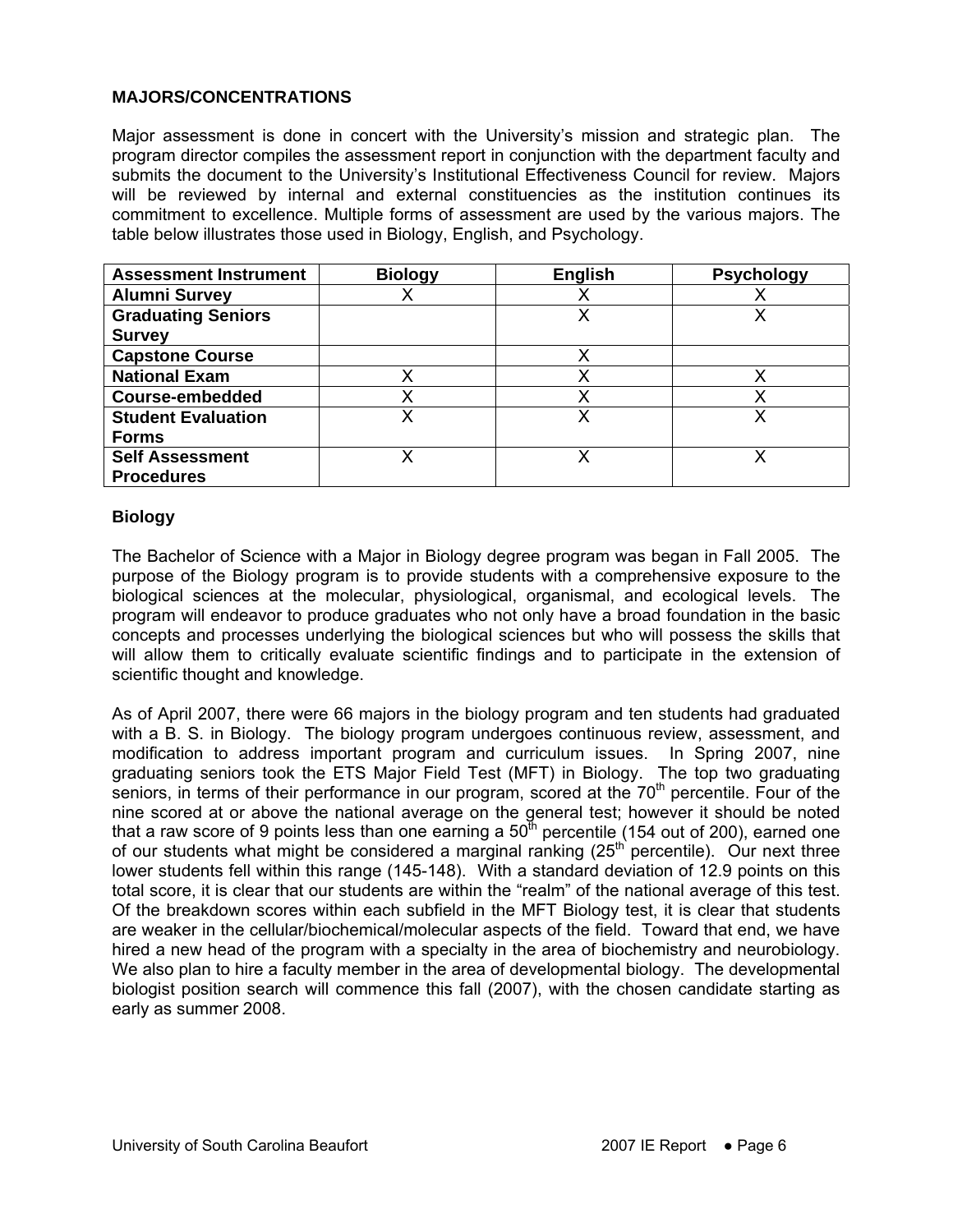## **English**

The Bachelor of Arts with a Major in English degree program began in Fall 2004. The English program at USCB is dedicated to cultivating in its students a broad cultural awareness and the ability to read carefully, think critically, and write effectively. The program encourages students to develop both a sweeping historical perspective on the development of literature in English and a deeper understanding of particular periods, genres, and authors. By helping students to investigate, nurture, and integrate their historical, philosophical, psychological, political, ideological, ethical, emotional, spiritual, and aesthetic responses to the world, the study of literature helps students to become complete and well-rounded individuals. This is why literary study has been central to Western education for well over two thousand years*.*

As of Spring 2007, the English program had 51 majors and had produced 27 graduates. The English program undergoes continuous review, assessment, and modification to address important program and curriculum issues. Some assessments if the English program consists of using a sample GRE Literature in English Subject Exam, course grades, and surveys. The only area of difficulty or dissatisfaction in this year's assessment of the English program was student performance on the sample GRE. We discovered the need to create a better assessment tool, and we are already in the process of creating it. We also decided that our students need a stronger introduction to class European texts from non-English speaking traditions. With this in mind, we have begun to discuss the creation of a new sophomore-level English major requirement: Western Foundations of Literature in English. In all other areas, the program seemed strong.

## **Psychology**

The Bachelor of Arts with a Major in Psychology degree program began in Fall 2005. The purpose of the psychology program at USC Beaufort is to provide its students with a broad knowledge of the principles of human behavior and mental processes. The study of psychology has wide applicability to the solving of human problems at both the personal and societal levels. Knowing the factors that help maintain psychological, physical and social well-being can benefit graduates in psychology throughout their professional and personal lives. The program seeks to engender in its students well-developed problem-solving and communication skills which allow the critical analysis and integration of complex information using disciplined thought processes. Further, the program is committed to providing students with a solid academic foundation in psychology for those who will pursue graduate work in psychology and related fields.

As of Spring 2007 the psychology program had 61 majors and had produced 12 graduates. In Spring 2007, the Major Field Test in Psychology was administered to the six graduating psychology majors. The mean for the Overall Score was at the  $50<sup>th</sup>$  percentile for the group. Subscores for 1) Learning and Cognition, 2) Sensory and Physiological, 3) Abnormal and Personality and 4) Developmental and Social were 50%, 55%, 55% and 55% respectively indicating that there were no significant weaknesses or gaps in the overall psychology curriculum and the quality of instruction in the core courses based on this small sample. The Major Field Test in Psychology will continue to be administered to graduating psychology majors. The psychology major curriculum will be revised to insure that all students take courses in the major content areas of psychology. In particular it is essential that all students take physiological psychology, personality theory, abnormal psychology, social psychology, learning theory and developmental psychology.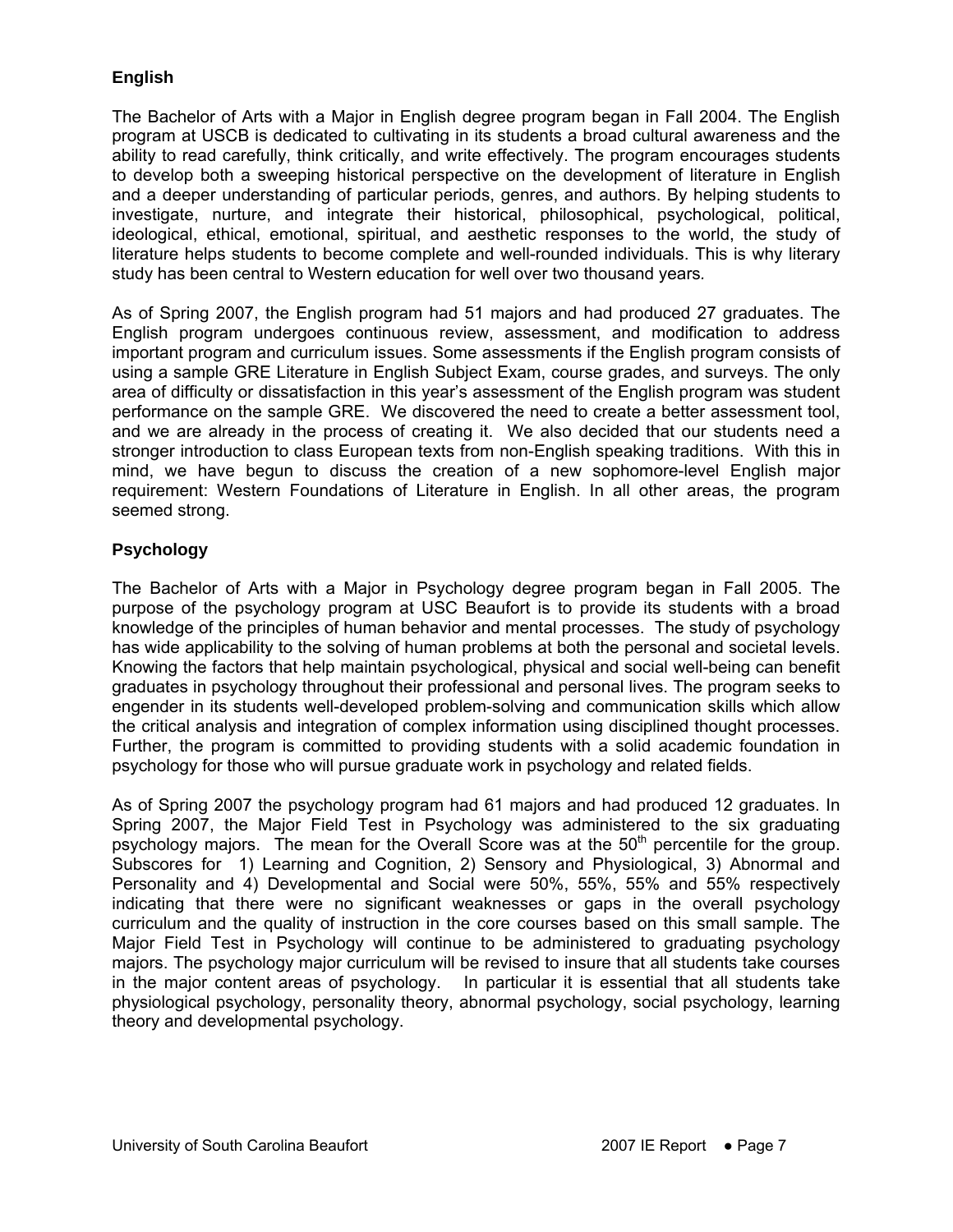## **Policies and Procedures in Place to Ensure USCB is Contributing to a Technologically Skilled Workforce**

 In support of the University mission, Information Technology Services and Support (ITSS) at USCB provides access, training and support to all USCB students. Upon enrollment, every student has a University e-mail account and a Network user ID created for their personal use. These provide access to a wide range of computing resources.

The University provides an extensive technology infrastructure, which allows students to have access through on campus computers and via wireless networking. A variety of common work place applications such as Microsoft Office Suite, Adobe Production Studio suite, Web browsers and course specific applications are available for student use on campus computers.

Academic courses are specifically designed to incorporate training on software applications. In addition, training workshops are provided to enhance development of these skills. Students learn to navigate digital information through the use of the Library on line resources. The increase in the use of Blackboard, course management system, in classes has required students to become proficient in the use of digital applications.

USCB established the Center for Instructional Technology and Academic Resources in the fall of 2007 to assist the university in its mission by supporting the instructional technology and academic resource needs of the entire USCB community through instructional design, training, consulting, tutoring, testing, and other services. The Center connects students with the technologies they will need in a technology rich environment in both work and life.

## **Programs Eligible for Accreditation**

The following is a list of accrediting agencies and areas available to programs offered through USC Beaufort and an indication of the accreditation status of the USC Beaufort available for accreditation.

| <b>Accrediting</b><br><b>Agencies and</b><br><b>Areas</b>                                                                  | Accreditable<br><b>Programs</b>       | <b>Fully</b><br><b>Accredited</b><br><b>Programs</b> | Year<br>Program<br>added at<br>institution | <b>Details on Program</b><br>(if program not fully accredited)<br><b>Institution has</b><br>chosen NOT<br>to seek<br>accreditation<br>for this<br>program | Accreditation<br><b>Expected</b><br>(if known) | <b>Date</b><br>agency/<br>area<br>added<br>to CHE<br>List |
|----------------------------------------------------------------------------------------------------------------------------|---------------------------------------|------------------------------------------------------|--------------------------------------------|-----------------------------------------------------------------------------------------------------------------------------------------------------------|------------------------------------------------|-----------------------------------------------------------|
| Association of<br>Collegiate<br><b>Business</b><br>Schools and<br>Programs                                                 |                                       |                                                      |                                            | An institution may be accredited by the ACBSP or the AACSB                                                                                                |                                                |                                                           |
| <b>Business</b><br>(BUBD) –<br><b>Baccalaureate</b><br>degree<br>programs in<br>business and<br>business-related<br>fields | B.S.<br><b>Business</b><br>Management |                                                      | 2004                                       |                                                                                                                                                           |                                                |                                                           |

University of South Carolina Beaufort 2007 IE Report ● Page 8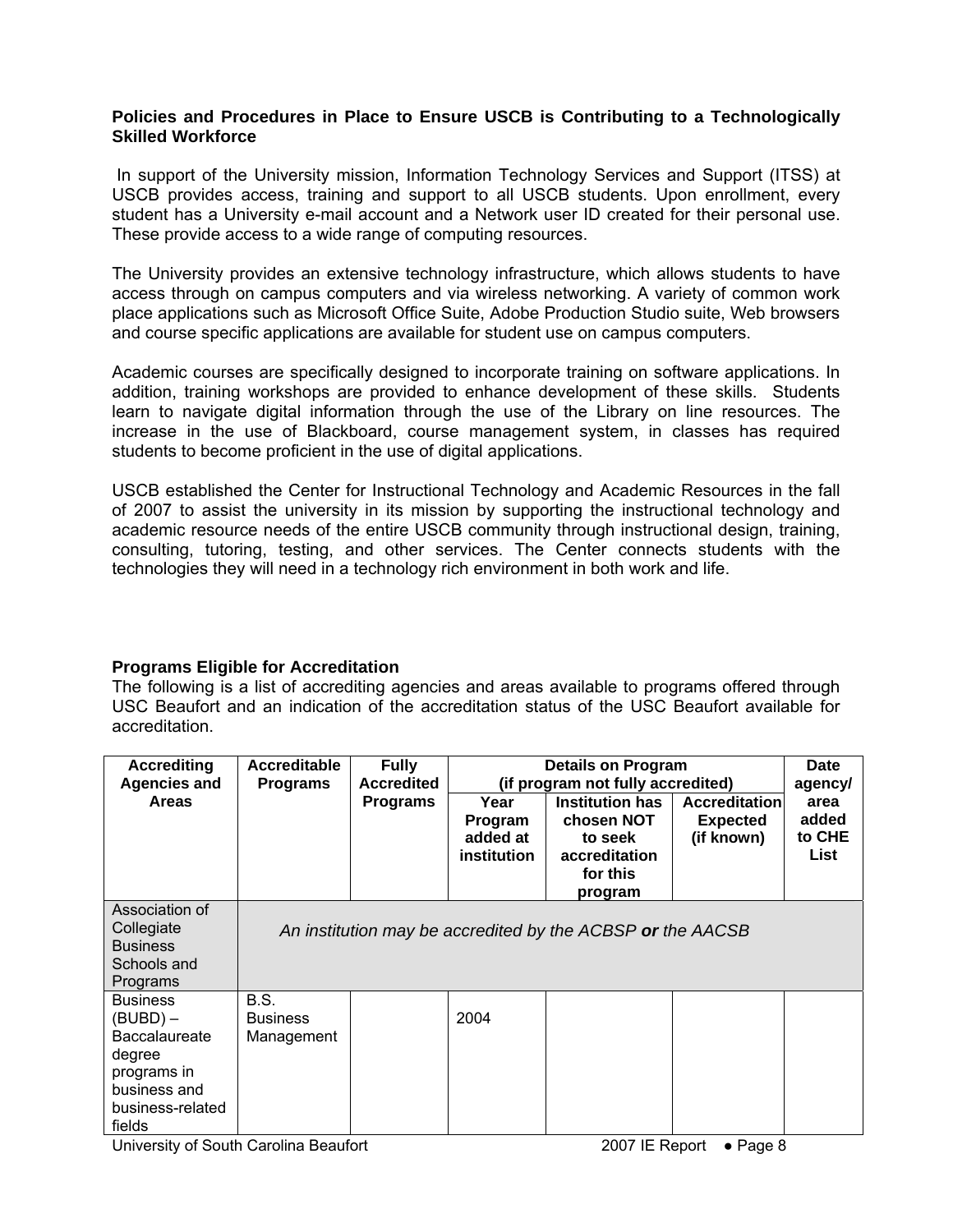| <b>National Council</b><br>for Accreditation<br>of Teacher<br>Education                                                                                                                                 |                                      |      |             |  |
|---------------------------------------------------------------------------------------------------------------------------------------------------------------------------------------------------------|--------------------------------------|------|-------------|--|
| Teacher<br>Education (TED)<br>- Baccalaureate<br>and graduate<br>programs for the<br>preparation of<br>teachers and<br>other<br>professional<br>personnel for<br>elementary and<br>secondary<br>schools | B.A. Early<br>Childhood<br>Education | 2004 | Spring 2008 |  |

The Early Childhood Education Program began the accreditation process by submitting a Program Report to the South Carolina Department of Education, who granted final approval of the USC Beaufort Early Childhood Education Program in 2005. In July of 2007, USCB received notification from NCATE and the National Association for the Education for Young Children (NAEYC) that the Early Childhood Education program is nationally recognized through Spring 2009. The program will be listed as nationally recognized on websites and/or other publications of NAEYC and NCATE. Our NCATE accreditation visit is planned for Spring 2008.

The Business program plans to seek accreditation from the Association to Advance Collegiate Schools of Business (AACSB) after the new program director begins in August 2007.

## **SUCCESS OF STUDENT IN DEVELOPMENTAL COURSES**

This component is not applicable to our institutional type.

#### **STUDENT INVOLVEMENT IN SPONSORED RESEARCH**

The numbers here reflect upper division undergraduate students who participate in sponsored research programs. Each institution that receives research dollars generated by external funding (sponsored research) should report the number of students who benefit from these dollars.

|                                        | <b>Number of Students Participating in</b><br><b>Sponsored Research</b> |
|----------------------------------------|-------------------------------------------------------------------------|
| Upper Division, Undergraduate Students |                                                                         |
| <b>Graduate Students</b>               | N/A                                                                     |

#### **RESULTS OF PROFESSIONAL EXAMINATIONS**

According to Section 59-101-350, the Commission is responsible for collecting "student scores on professional examinations with detailed information on state and national means, passing scores, and pass rates, as available, and with information on such scores over time, and the number of students taking each exam" from four- and two-year institutions to be included in the annual report to the General Assembly.The Commission on Higher Education also uses this information as the primary source with which to fulfill requirements in Section 59-103-30 for

University of South Carolina Beaufort 2007 IE Report ● Page 9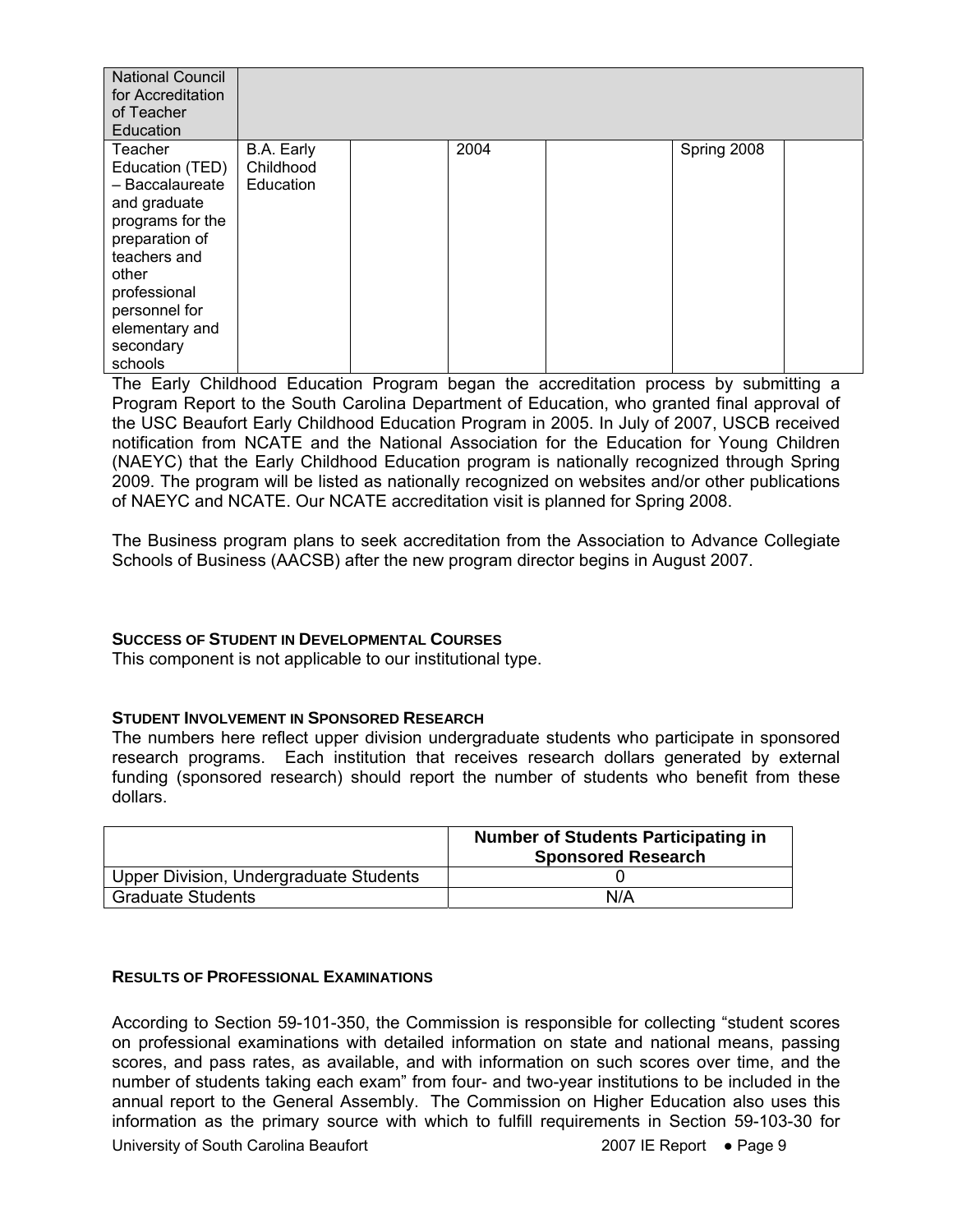performance funding to collect information on Instructional Quality and Graduates' Achievements by looking at the scores of graduates on post-undergraduate professional, graduate, or employment-related examinations and certification tests.

Past committee work and the development of performance funding have defined the collection of this information to include only first-time test takers (except the teacher education exams at four-year institutions, which include all test takers) for those students who completed an examination during the period of **April 1, 2006 through March 31, 2007**. The following list displays the exams that each sector has reported in the past. Please use this list as a guide for the exams you report this year on the table provided. **Please be aware that your institution may have students taking certification exams that have not been reported on in the past.**  This would be the case if students were just beginning to complete a new program.

The Commission will request national and state pass rates and any additional information for these examinations, as it is available, from national and state agencies to be used in the report to the General Assembly. These national and state agencies can be found in "A Closer Look."

Beginning this year, Praxis exams are reported in a separate table.

**Please note that Praxis results are reported on all test-takers.** Other exams are reported on first-time test-takers.

| Name of Exam              | Date(s)             | # of             | # of Examinees | % Examinees |
|---------------------------|---------------------|------------------|----------------|-------------|
|                           | <b>Administered</b> | <b>Examinees</b> | who Passed     | Passing     |
| <b>Teaching Sector</b>    |                     |                  |                |             |
|                           |                     |                  |                |             |
|                           |                     |                  |                |             |
|                           |                     |                  |                |             |
| <b>PRAXIS Series II:</b>  |                     |                  |                |             |
| <b>Subject Assessment</b> | 4/29/2006           | 2                | 2              | 100%        |
|                           | 6/10/2006           |                  |                | 100%        |
| 0021 Education of         | 8/5/2006            |                  |                | 100%        |
| Young Children            | 9/16/2006           | $\overline{2}$   | 2              | 100%        |
|                           | 11/18/2006          | 4                | 3              | 75%         |
|                           | 1/13/2007           |                  |                | 100%        |
|                           |                     |                  |                |             |
|                           |                     |                  |                |             |
|                           |                     |                  |                |             |
| <b>PRAXIS Series II:</b>  |                     |                  |                |             |
| Principles of Learning &  |                     |                  |                |             |
| Teaching (K-6)            |                     |                  |                |             |
|                           | 9/16/2006           |                  |                | 50%         |
| 0522 Principles of        | 11/18/2006          | $rac{2}{5}$      | 5              | 100%        |
| Teaching and Learning     | 1/13/2007           | 3                | 3              | 100%        |
| $(K-6)$                   |                     |                  |                |             |
|                           |                     |                  |                |             |
|                           |                     |                  |                |             |
| Total:                    |                     | 21               | 19             | 90.5%       |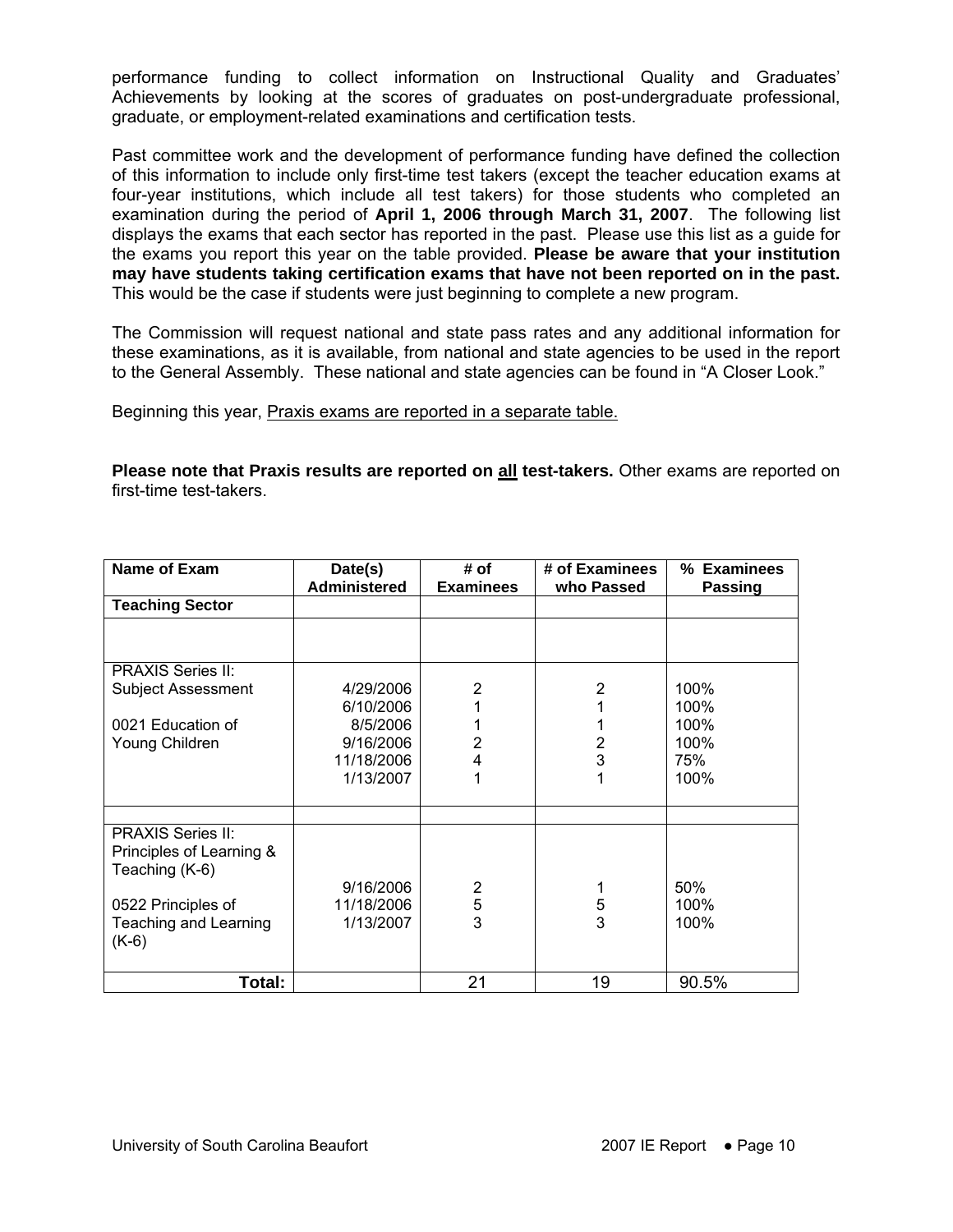## **Appendix A**

#### **PLACEMENT DATA ON GRADUATES - Summary**

| <b>Name of Institution:</b>                                                                                                                                                                                                                                                                                                                                                                                                                                | University of South Carolina Beaufort |                                                                      |  |
|------------------------------------------------------------------------------------------------------------------------------------------------------------------------------------------------------------------------------------------------------------------------------------------------------------------------------------------------------------------------------------------------------------------------------------------------------------|---------------------------------------|----------------------------------------------------------------------|--|
| <b>Academic Year Surveyed Students Graduated:</b><br>2003-2004                                                                                                                                                                                                                                                                                                                                                                                             |                                       |                                                                      |  |
| Section 59-103-350 (B)(6), (C)(4) of the SC Code of Laws, 1976 (amended), requires public institutions of higher learning<br>to report placement data on graduates. By including the placement data as part of the alumni follow-up survey,<br>institutions will be reporting biannually on graduates three years prior. Please indicate the number<br>of responses to each item in column (D). (Individual percentages will be calculated automatically.) |                                       |                                                                      |  |
| The hyperlink for this report is:                                                                                                                                                                                                                                                                                                                                                                                                                          | http://                               |                                                                      |  |
| How many graduates did you survey?                                                                                                                                                                                                                                                                                                                                                                                                                         | 72                                    | What percent of the graduating cohort<br>does this represent?<br>84% |  |
| How many surveys were returned?                                                                                                                                                                                                                                                                                                                                                                                                                            | 6                                     | Survey response rate:<br>8.3%                                        |  |
| Survey Based on (Place "X" in one):                                                                                                                                                                                                                                                                                                                                                                                                                        | Sample                                | <b>Total Group</b>                                                   |  |

**1. How long did it take the students to obtain their first full-time job after graduation?** 

|                                      | # of Responses | % of Total |
|--------------------------------------|----------------|------------|
|                                      |                |            |
| a. Prior to leaving college          |                |            |
| b. Less than one month               |                |            |
| c. 1 to 3 months                     | 3              | 50.0%      |
| $d.4$ to 6 months                    |                |            |
| e. 7 to 12 months                    |                |            |
| f. Over 12 months                    |                |            |
| g. Have not obtained a full-time job |                | 33.3%      |
| h. Did not seek a full-time job      |                | 16.7%      |
|                                      |                |            |
| Total                                | 6              |            |

**2. Indicate which single category best describes the student's current status.**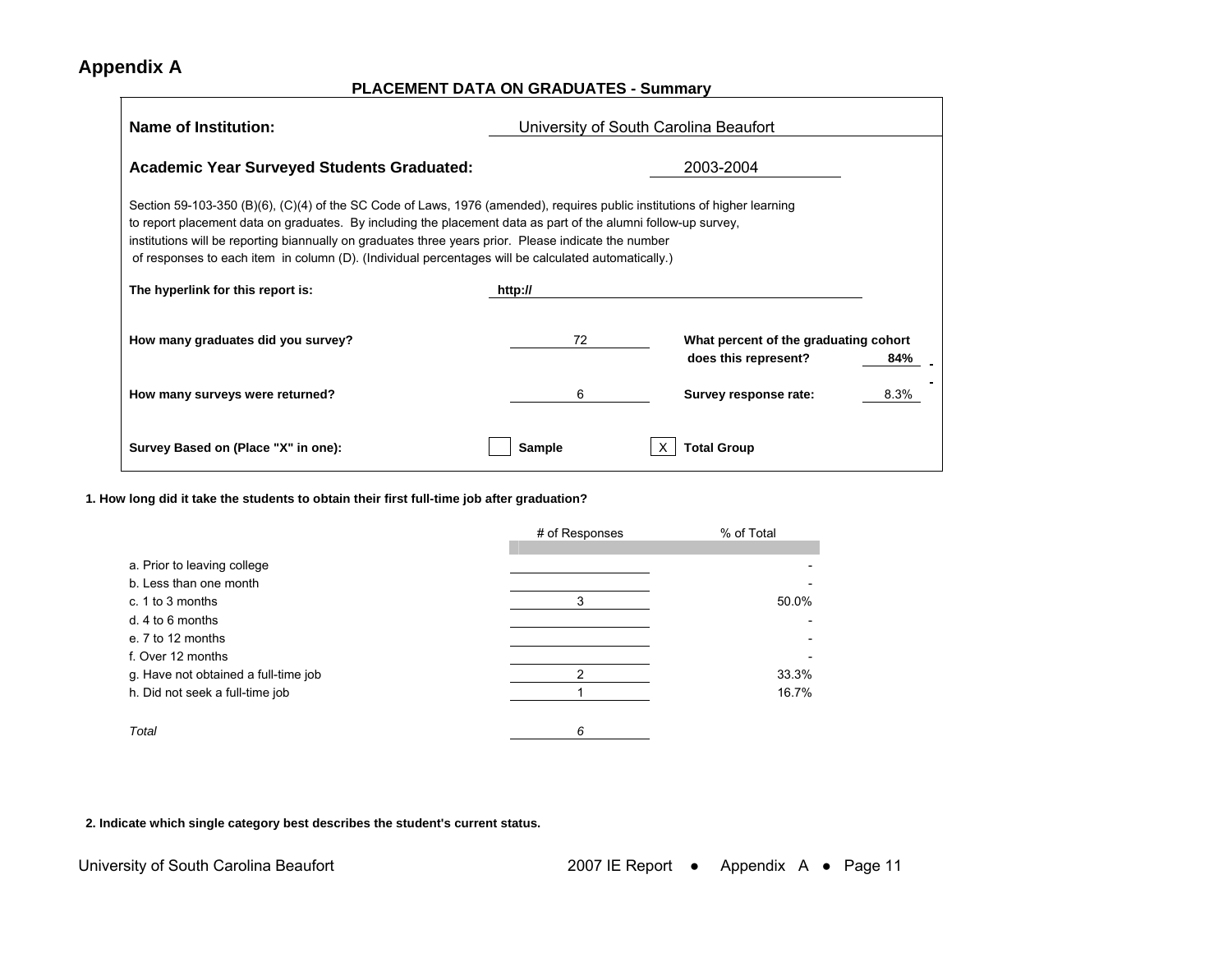| Currently                               | # of Responses | % of Total |
|-----------------------------------------|----------------|------------|
| a. Continuing my education full-time    | 2              | 33.3%      |
| b. Employed and continuing my education |                | 16.7%      |
| c. Employed full-time                   | 2              | 33.3%      |
| d. Employed part-time                   |                | 16.7%      |
| e. Self-employed                        |                |            |
| f. Serving in Armed Forces              |                |            |
| g. Caring for a home/family             |                |            |
| h. Unemployed, seeking work             |                |            |
| i. Unemployed, not seeking work         |                |            |
| j. Other                                |                |            |
| Total                                   | 6              |            |

#### **3. Indicate the relationship between the student's college major their first full-time job after graduation.**

| <b>After Graduation</b> | # of Responses | % of Total |
|-------------------------|----------------|------------|
| a. Highly related       | 4              | 66.7%      |
| b. Moderately related   |                |            |
| c. Slightly related     |                | 16.7%      |
| d. Not related          |                |            |
| e. Not employed         |                | 16.7%      |
|                         |                |            |
| Total                   | 6              |            |

#### **4. Indicate the relationship between the student's college major and their full-time job.**

| Currently             | # of Responses | % of Total |
|-----------------------|----------------|------------|
|                       |                |            |
| a. Highly related     | 3              | 50.0%      |
| b. Moderately related |                |            |
| c. Slightly related   |                | 16.7%      |
| d. Not related        |                |            |
| e. Not employed       |                | 33.3%      |
|                       |                |            |
| Total                 | 6              |            |

#### **5. Indicate the location of the student's first job after graduation.**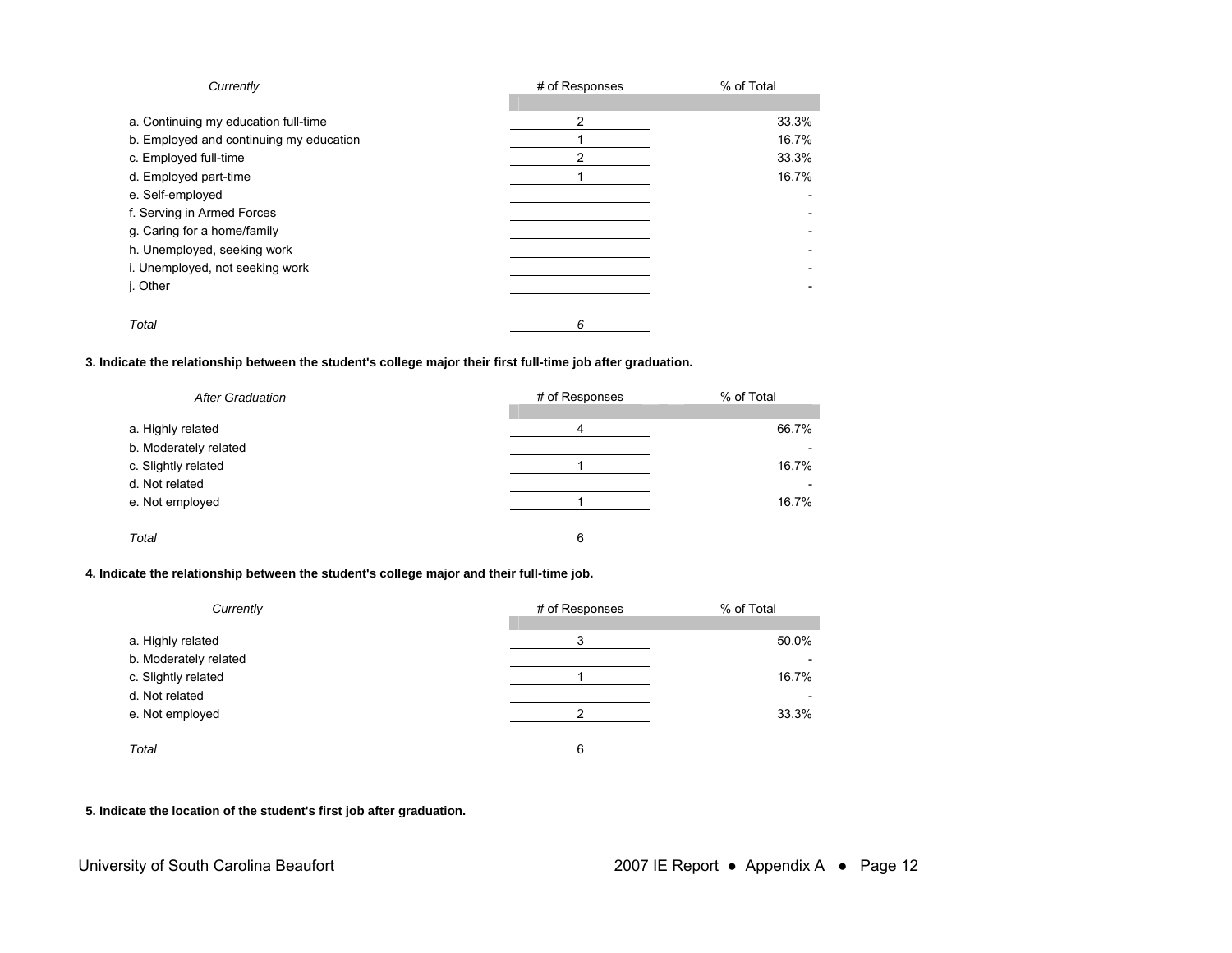| <b>After Graduation</b>                 | # of Responses | % of Total |
|-----------------------------------------|----------------|------------|
|                                         |                |            |
| a. South Carolina                       |                | 33.3%      |
| b. Southeast, outside of South Carolina |                | 16.7%      |
| c. Outside the Southeast                |                | 33.3%      |
| d. Not employed                         |                | 16.7%      |
|                                         |                |            |
| Total                                   | 6              |            |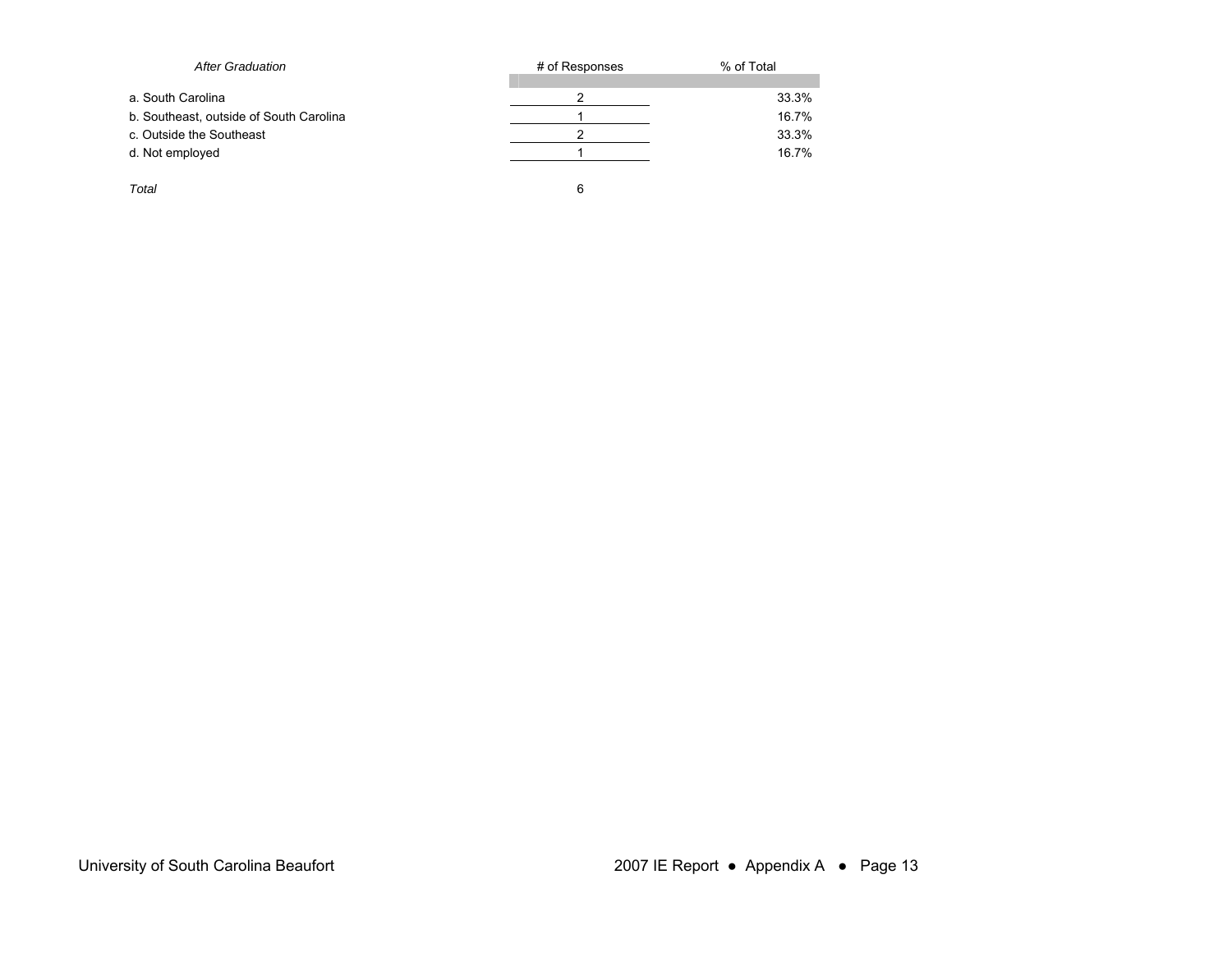#### **INSTITUTIONAL ALUMNI SURVEYS - Summary**

| Name of Institution:                                                                                                                          | University of South Carolina Beaufort                                                                                                                                                                                                                                                                            |
|-----------------------------------------------------------------------------------------------------------------------------------------------|------------------------------------------------------------------------------------------------------------------------------------------------------------------------------------------------------------------------------------------------------------------------------------------------------------------|
| <b>Academic Year for Graduating Students:</b>                                                                                                 | 2003-<br>2004                                                                                                                                                                                                                                                                                                    |
| Please indicate the number of responses to each item in the appropriate column.<br>(Individual percentages will be calculated automatically.) | Section 59-103-350 (D) of the SC Code of Laws, 1976 (amended), requires public institutions of higher learning to report satisfaction data on graduates. By<br>including the satisfaction data as part of the alumni follow-up survey, institutions will be reporting biannually on graduates three years prior. |
| The hyperlink for this report is:                                                                                                             | http://                                                                                                                                                                                                                                                                                                          |
| How many students were surveyed?                                                                                                              | 72                                                                                                                                                                                                                                                                                                               |
| How many students responded?                                                                                                                  | Response Rate:<br>$8.3\%$<br>- 6                                                                                                                                                                                                                                                                                 |
| Was this population a sample or the total group?                                                                                              | Total                                                                                                                                                                                                                                                                                                            |

#### **1. Students' level of satisfaction with:**

|                                      | Responses to<br>Question |                         | Very<br>Satisfied |       | Satisfied |       | Somewhat<br>Satisfied |         | Somewhat<br><b>Dissatisfied</b> |         | Dissatisfied |         | Verv<br>Dissatisfied |         |
|--------------------------------------|--------------------------|-------------------------|-------------------|-------|-----------|-------|-----------------------|---------|---------------------------------|---------|--------------|---------|----------------------|---------|
|                                      | #                        | % of Total<br>Responses | #                 | %     | #         | %     | #                     | %       | #                               | %       |              | %       |                      | %       |
| 1.1 MAJOR Program of Study           |                          | 100.0%                  | 4                 | 66.7% |           | 33.3% |                       | $0.0\%$ |                                 | $0.0\%$ |              | $0.0\%$ |                      | $0.0\%$ |
| 1.2 INSTRUCTION in the major         |                          | 100.0%                  | 4                 | 66.7% |           | 33.3% |                       | 0.0%    |                                 | 0.0%    |              | 0.0%    |                      | 0.0%    |
| 1.3 GENERAL EDUCATION program        |                          |                         |                   |       |           |       |                       |         |                                 |         |              |         |                      |         |
| of study (non-major requirements)    |                          | 100.0%                  | 4                 | 66.7% |           | 33.3% |                       | $0.0\%$ |                                 | $0.0\%$ |              | $0.0\%$ |                      | $0.0\%$ |
| 1.4 INSTRUCTION in general education |                          | 100.0%                  | 4                 | 66.7% |           | 33.3% |                       | 0.0%    |                                 | $0.0\%$ |              | 0.0%    |                      | $0.0\%$ |
| 1.5 OVERALL ACADEMIC EXPERIENCE      |                          | 100.0%                  | 4                 | 66.7% |           | 33.3% |                       | 0.0%    |                                 | 0.0%    |              | 0.0%    |                      | $0.0\%$ |